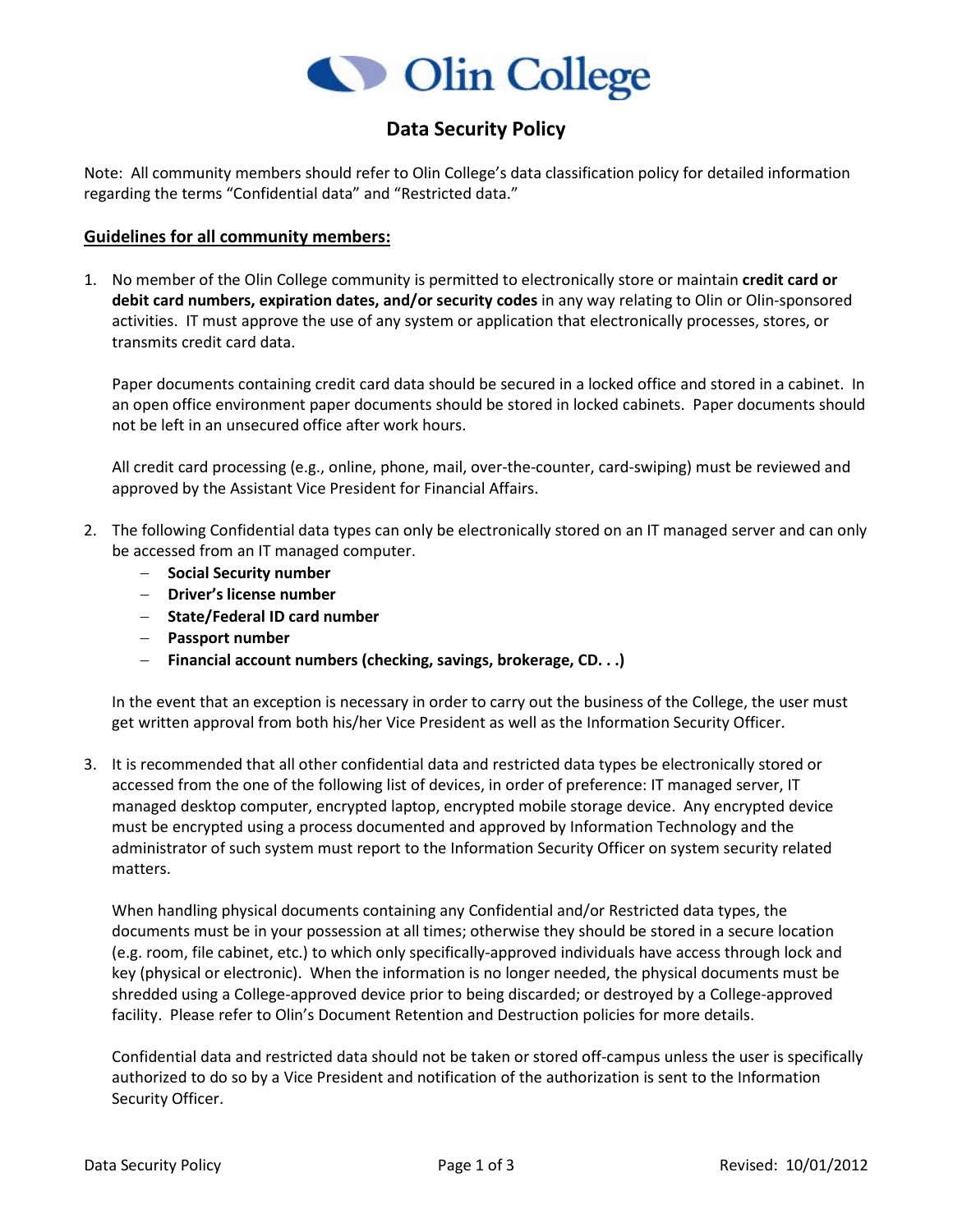## Olin College

- 4. The Information Technology Department reserves the right to electronically scan all Olin-owned resources and resources connected to the Olin network for confidential data and restricted data. In the event that confidential data or restricted data is found in unauthorized locations, the Information Security Officer will follow-up with the responsible Vice President to remedy the situation.
- 5. Confidential data cannot be transmitted through any electronic messaging (i.e. email, instant messaging, text messaging) even to other authorized users. Confidential data in a physical format cannot be transmitted through untracked delivery methods. Campus mail and regular postal services are not tracked delivery methods.
- 6. To help ensure the security of all Olin network accounts, all passwords must meet the following complexity and security requirements.
	- It must contain a minimum of 8 characters
	- It must contain at least one character from 3 or more of the following 4 categories:
		- 1. An uppercase letter  $(A Z)$
		- 2. A lowercase letter  $(a z)$
		- 3. A number  $(0 9)$
		- 4. A non alpha special character ( $\sim$ ! @ # \$ % ^ & \* + = ` | \ ( ) { } [ ] : ; \*\*' < > , . ? / )
	- It cannot contain your name or username
	- It cannot repeat any of your last 4 passwords
	- You must change it at least once every 180 days
	- Passwords must never be written down or shared with other users.
	- All users should also register their network account with Olin College's Password Management application located at the following URL: [https://password.olin.edu](https://password.olin.edu/)
- 7. Users who are authorized to access or maintain confidential data or restricted data must ensure that it is protected to the extent required by Olin policy or law after they obtain it. All data users are expected to:
	- − Access data only in their conduct of College business.
	- − Request only the minimum confidential data or restricted data necessary to perform their College business.
	- − Respect the confidentiality and privacy of individuals whose records they may access.
	- − Observe any ethical restrictions that apply to data to which they have access.
	- − Know and abide by applicable laws or policies with respect to access, use, or disclosure of data.
- 8. Compliance with these data protection policies is the responsibility of all members of the College community. Violations of these policies will be dealt with seriously and will include sanctions, up to and including termination of employment. Users suspected of violating these policies may be temporarily denied access to the data as well as College information technology resources during investigation of an alleged abuse. Violations may also be subject to prosecution by state and federal authorities. Suspected violations of Olin's data protection policies must be reported to the Information Security Officer.